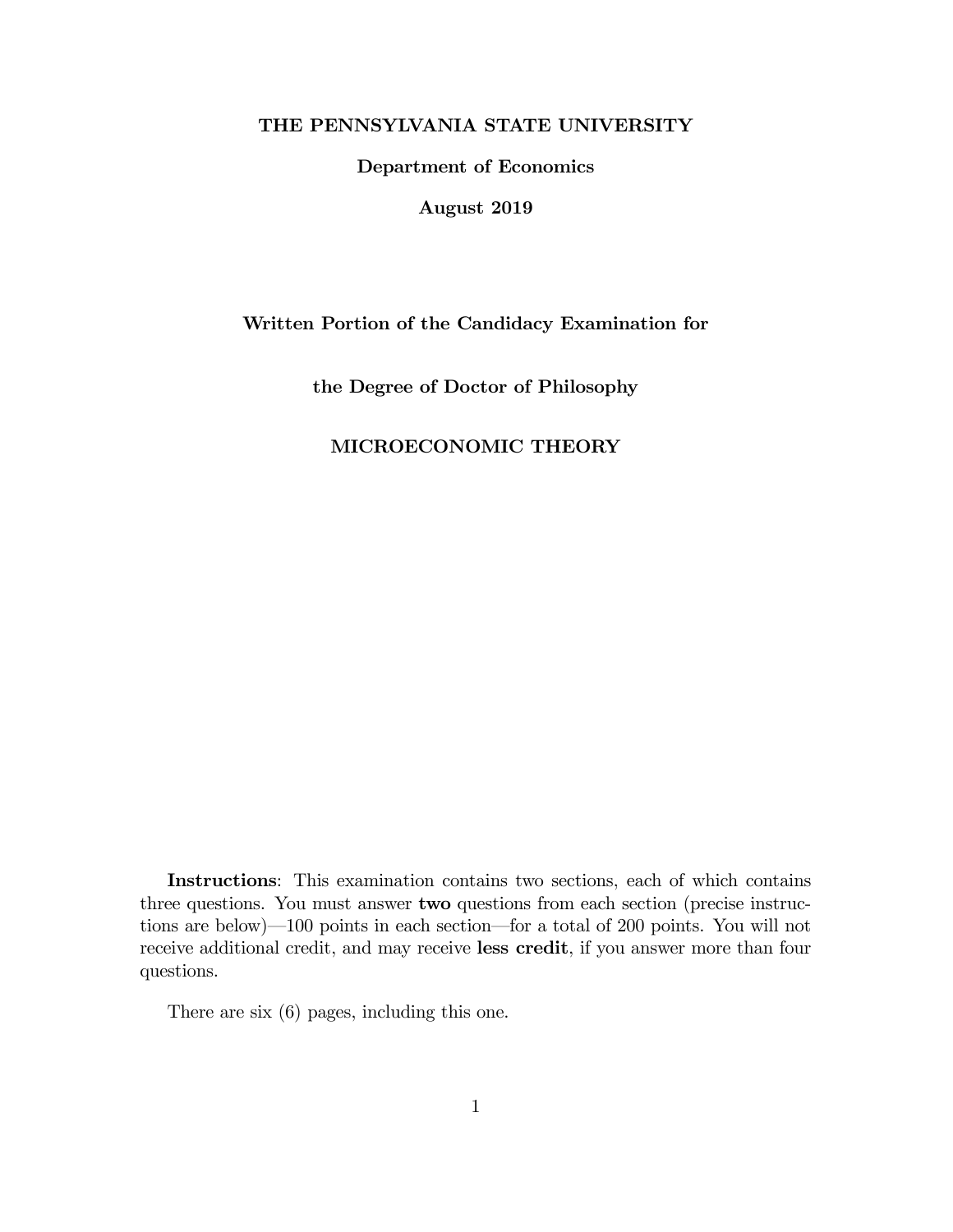### SECTION I

From this section, please answer any two of the three questions.

- I.1 (50 points) Of the two goods available to a consumer, one is indivisible and can only be consumed in integer amounts (e.g., movies) so that  $x_1 \in \mathbb{Z}_+$  $\{0, 1, 2, 3, ...\}$ . The other good (e.g., food), can, as usual, be consumed in any non-negative real amount so that  $x_2 \in \mathbb{R}_+$ . The consumer faces prices  $p_1$  and  $p_2$  for the two goods and has income w. A typical budget set is depicted below. Notice that because the first good is available only in integer amounts, the consumer must choose a consumption bundle on one of the vertical lines that are depicted.
	- (a) Suppose that the consumer has a demand function  $\mathbf{x}(\mathbf{p}, w)$  and that this satisfies the budget equality and is homogeneous of degree 0. Furthermore, the demand function satisfies the weak axiom of revealed preference (WARP). Will the consumer satisfy the "law of compensated demand"?
	- (b) Now suppose that the consumer is known to have a utility function  $u(x_1, x_2)$ . In the presence of such indivisibilities, is the resulting expenditure function  $e(\mathbf{p}, u)$  a concave function of prices? [Note: Be as precise as possible, carefully stating any assumptions about u that you are making.]



Figure 1: A budget set with indivisibilities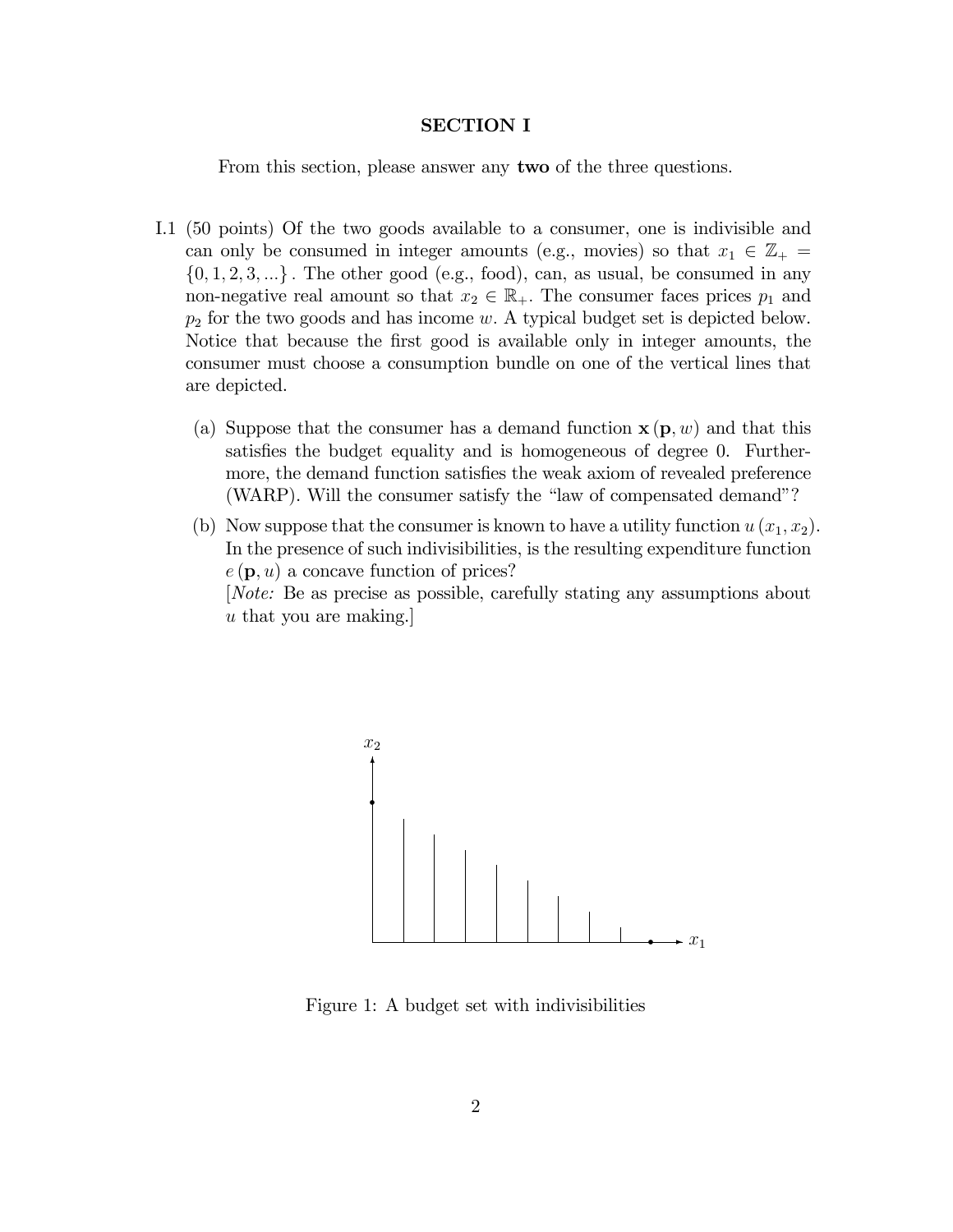- I.2 (50 points) There are two separate parts to this question.
	- (a) Consider a two-person exchange situation with two goods, denoted by  $x$ and y. Suppose that the utility functions of the two consumers are

$$
u_1(x, y) = x^{\alpha}y^{1-\alpha}
$$
 and  $u_2(x, y) = \min(x, y)$ 

where  $0 < \alpha < 1$ . There is a total of 2 units of good x and a total of 2 units of good y in the economy. Thus, the *total* endowment vector is  $(2, 2)$ . Consider the allocation

$$
\mathbf{x}_1^* = (1, 1)
$$
 and  $\mathbf{x}_2^* = (1, 1)$ 

in which each consumer gets 1 unit of each good.

- i. Is this allocation Pareto efficient?
- ii. Are there initial endowments  $w_1$  and  $w_2$  for the two consumers satisfying  $\mathbf{w}_1 + \mathbf{w}_2 = (2, 2)$  such that the allocation  $(\mathbf{x}_1, \mathbf{x}_2)$  is a Walrasian equilibrium allocation for the resulting exchange economy?
- iii. Find all such endowments.
- (b) In general, suppose that there is a two-person, two-good exchange situation with a total endowment vector **w** and both consumers have continuous and convex preferences. Suppose that  $x^*$  is a Walrasian equilibrium allocation for two initial endowments  $(\mathbf{w}_1, \mathbf{w}_2)$  and  $(\overline{\mathbf{w}}_1, \overline{\mathbf{w}}_2)$ . (In both cases, the total endowment is w.)
	- i. Does this imply that  $x^*$  is also a Walrasian allocation when the endowments are  $\frac{1}{2}(\mathbf{w}_1, \mathbf{w}_2) + \frac{1}{2}(\overline{\mathbf{w}}_1, \overline{\mathbf{w}}_2)$ ? In other words, is the set of endowments that result in a particular allocation  $x^*$  being Walrasian a convex set? Prove this or show a counterexample.
- I.3 (50 points) Consider a two-person exchange economy  $\mathcal E$  with uncertainty: there are two states of nature S, "rain"  $(r)$  and "shine"  $(s)$ . There is only one physical good, denoted by  $x$ . The agents have identical utility functions

$$
u_i(x_{ir}, x_{is}) = \ln(1 + x_{ir}) + \ln(1 + x_{is})
$$

where  $x_{iS}$  denotes is consumption of the good in state S. The initial endowments are

$$
(w_{1r}, w_{1s}) = (2,0)
$$
 and  $(w_{2r}, w_{2s}) = (0,2)$ 

where  $w_{iS}$  denotes is endowment of the good in state S.

In addition, there are two assets that the agents can buy and sell before the state of nature is known. The structure of asset returns is

$$
R = \left[ \begin{array}{cc} 1 + \varepsilon & 1 \\ 1 & 1 + \varepsilon \end{array} \right]
$$

where  $r_{Sk}$  denotes the return of asset k in state S.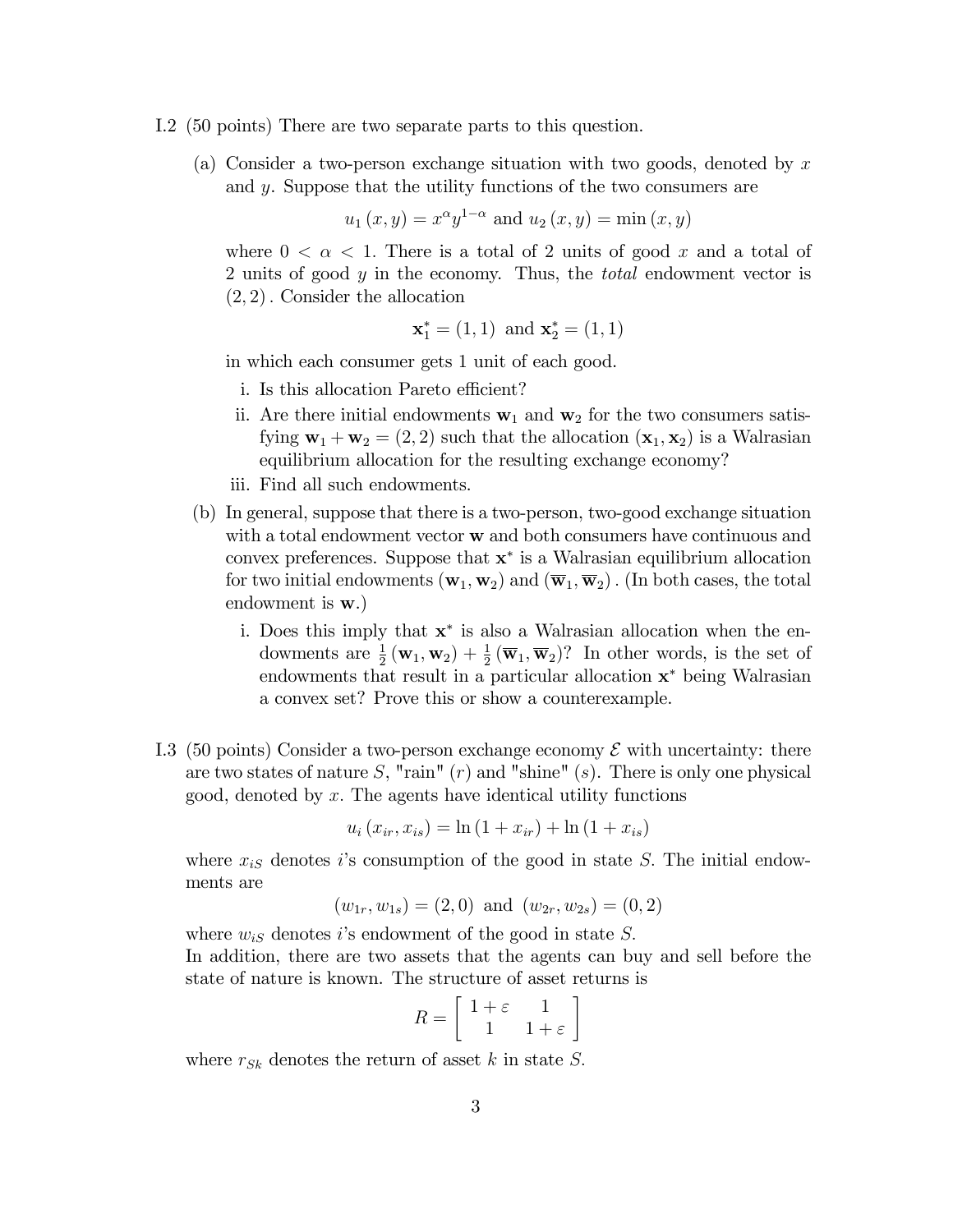- (a) First, suppose  $\varepsilon > 0$ . Derive a Radner equilibrium, explicitly stating all equilibrium objects as a function of  $\varepsilon.$
- (b) Now, suppose  $\varepsilon = 0$ . Derive a Radner equilibrium.
- $(c)$  How do your findings in part  $(a)$  compare to those in part  $(b)$ ?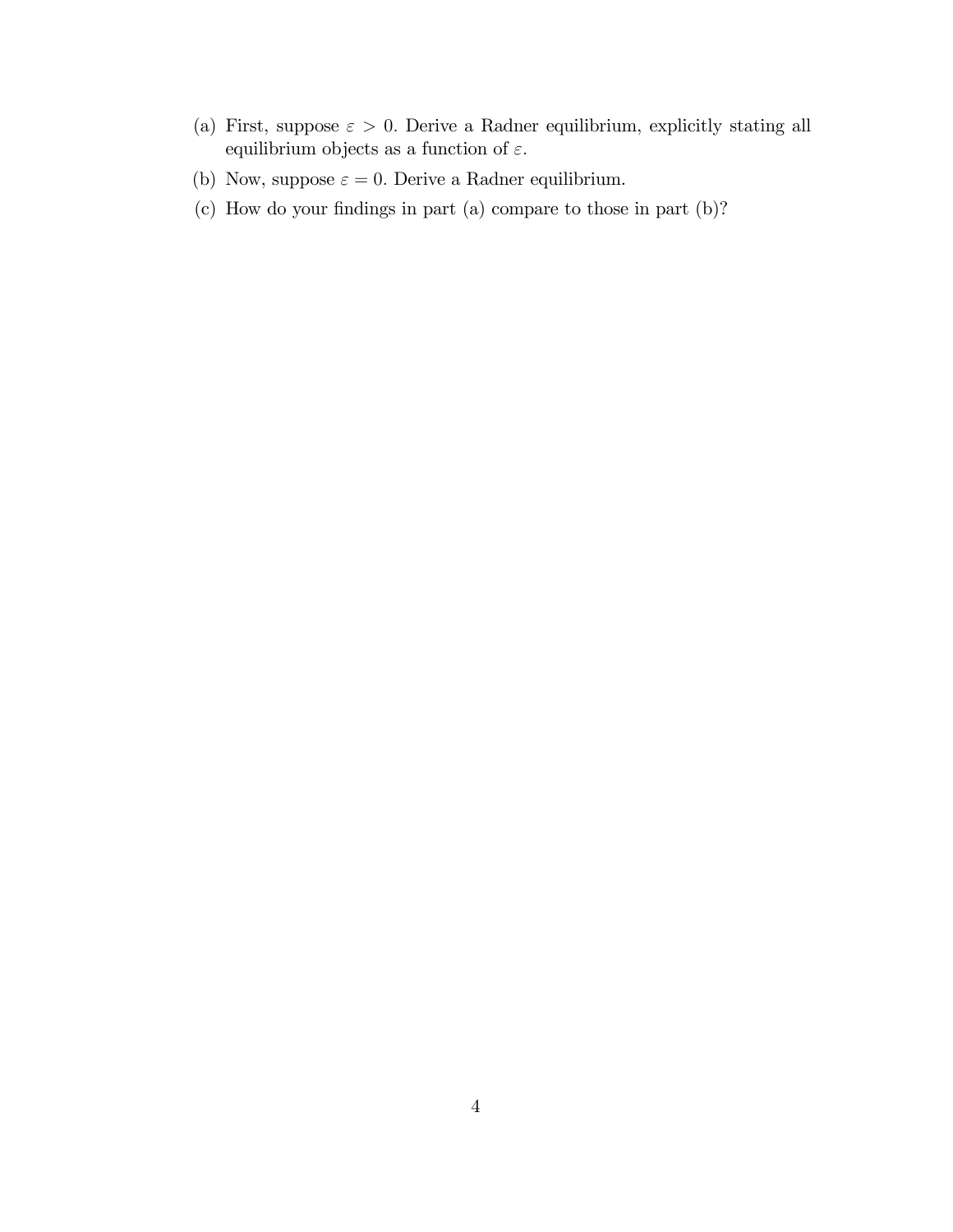### SECTION II

In this section please answer either II.1 or II.2 (not both) and then answer II.3.

- II.1 (40 points) There are two players and one object. Player 1ís privately-known valuation (willingness to pay) for the object is either 0 or  $1/2$ , with equal probability. Player 2ís valuation for the object is known to be 1. After observing his own valuation, player 1 posts a non-negative price for the object. Player 2 observes the price and decides whether or not to buy the object at that price, and then the game ends.
	- (a) Draw the game in extensive form. Label all parts clearly. What are playersí strategies?
	- (b) What are all the Nash equilibrium outcomes?
	- (c) What are all the subgame perfect equilibrium outcomes?
	- (d) What are all the perfect Bayesian equilibrium outcomes?
- II.2 (40 points) Two players are about to compete in an all-pay auction. Each player is valuation  $v_i$  for the object is drawn independently from the uniform distribution on  $[0, 1]$ . Each player knows his own valuation but not that of the other player. If player i bids  $m \geq 0$  and gets the object his payoff is  $v_i - m$ ; if he does not get the object his payoff is  $-m$ .
	- (a) Solve for the symmetric Bayesian Nash equilibrium (using first-order conditions). What is each player's expected payoff as a function of his type? What is the expected revenue?

Now suppose that the auction designer learns both players' valuations and makes them public before the players bid in the all-pay auction.

- (b) Solve for the Nash equilibrium in the subgame that follows the designerís revelation (when each player i's valuation is some  $v_i > 0$ ). (Prove that the pair of strategies you specified form a Nash equilibrium - you do not need to prove uniqueness.)
- (c) What is each player's expected payoff in the subgame? What is each player's expected payoff as a function of his type in any subgame-perfect equilibrium?
- (d) If the designer wants to maximize the expected revenue, should he reveal players' valuations or not? ( $Hint:$  no calculations are needed at this point.)